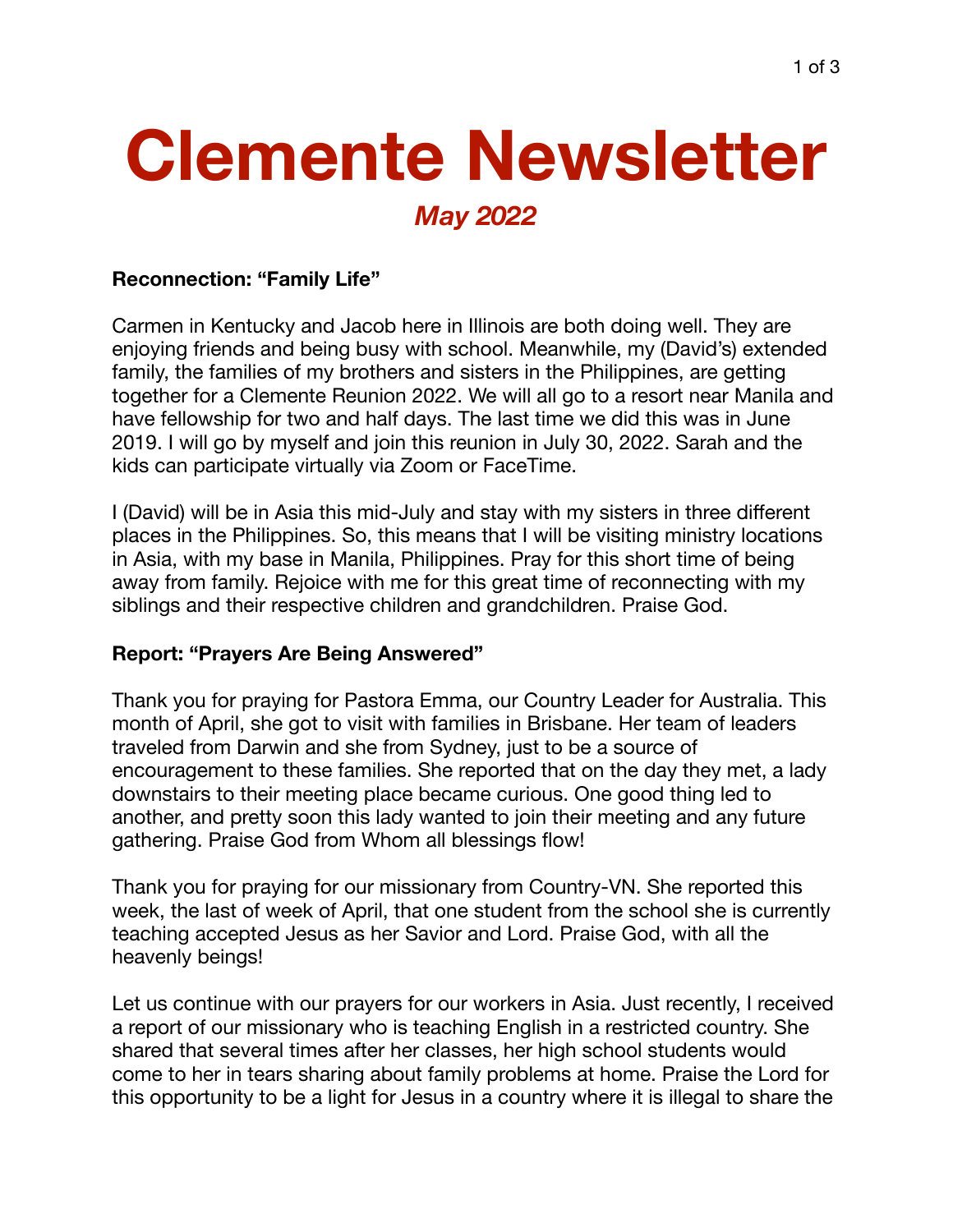Christian gospel. Pray for wisdom to our missionaries as they continue to serve our God in Asia.

Thank you for your prayers for the September mission training. Someone sent \$250. Another wrote an email committing an undisclosed amount. The leaders in the Philippines booked the place where we are gathering for the MTC2022, Mission Training Conference in Butuan City, Philippines. Please continue to pray. As I mentioned in my previous newsletter, there is a matching grant of \$2,000.00 for this event. Please consider giving to the needs of MTC2022.

## **Recap: "Praying With Joy"**

(1.) Please continue to pray for our leaders in Australia and the ones scattered around Asia. Pray for Pastora Emma, for Pastora Helen, and for Pastor Byacelela. You can revisit our previous newsletter for more background about these pastors.

(2.) Pray for God's work in New Zealand. Through our small Filipino network, our Free Methodist work is expanding in Auckland, NZ. Pray for Joy, a Filipina who is living in NZ for the last two decades or so. Together with her family, she is committed to be God's missionary for FM work in this country. I (David) will visit NZ sometime this October. Pray for a good meeting with Joy. Pray for fruitful connections with other Christians who will become partners with FMWM-Asia. Pray that the Lord will raise up more leaders in this region of Oceania.

(3.) Pray for Pastora Tessa and HGIF (Higher Ground International Fellowship), and the work among Filipino migrant workers in Kaohsiung, Taiwan. You remember HGIF from our time in Taiwan, right? Also, do you remember GREFIN or Greater Filipino Network? (Please see our February 2022 newsletter for more information.) Through the ministry of GREFIN, FMWM-Asia is able to connect with HGIF and other Filipino leaders. Now, we have Joy from New Zealand. And we are currently preparing the ground to work with another Filipino missionary in Thailand. God's work through GREFIN is slowly moving forward. Pray for God's wisdom and inspiration as FMWM-Asia (through GREFIN) becomes a source of encouragement to these many Filipino missionaries (or those working with Filipino groups). Pray for meaningful connections.

(4.) Please continue to pray for the Missions Training Conference this September 13-17, 2022, which will be held in Butuan City, Philippines. (Again, if you want to contribute to this event, please write me a personal note.)

(5.) Pray for our FMWM work in Country-PK. This first week of May, we had teaching modules for our leaders there using zoom. We were streaming our